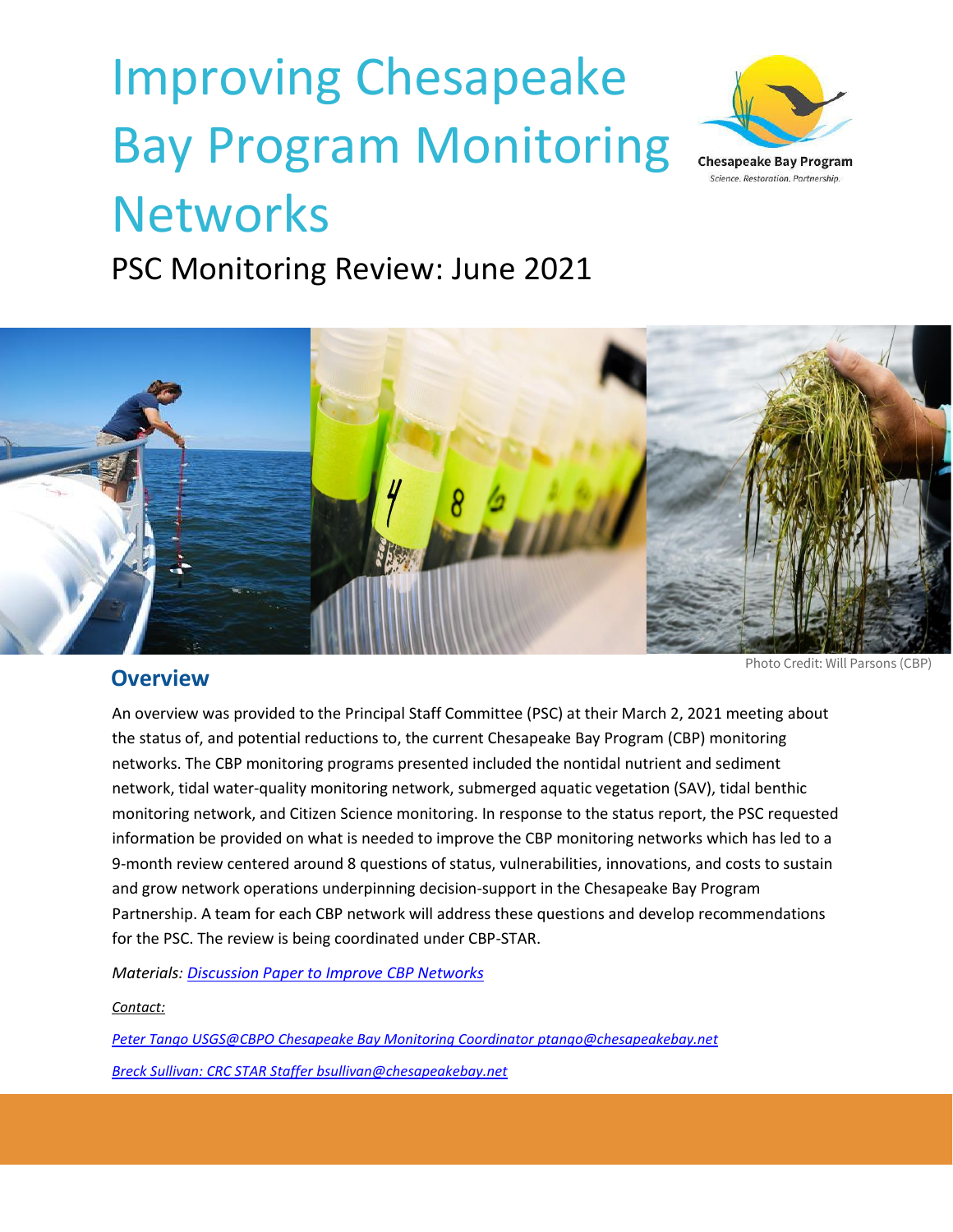## **Leadership Team on the review**

Your CBP leadership team on the review work is:

- Peter Tango, USGS Chesapeake Bay Monitoring Coordinator, STAR Coordinator
- Breck Sullivan, CRC, STAR staffer
- Scott Phillips, USGS, STAR Co-chair
- Lee McDonnell, EPA, CBPO Science Director
- Denice Wardrop, CRC, Director

#### **Deliverable products development underway**

During May 2021, a framework of anticipated deliverables was provided to groups to target information input. Three elements of the deliverable package includes an Executive Summary, Network portfolios on each of the 6 networks, and a short report on the 8 questions targeted in the review. Progress on the report work is highlighted below.

## Delivering a final product: Tiered communication



#### Tracking our progress on the final report: May 2020



#### Report work

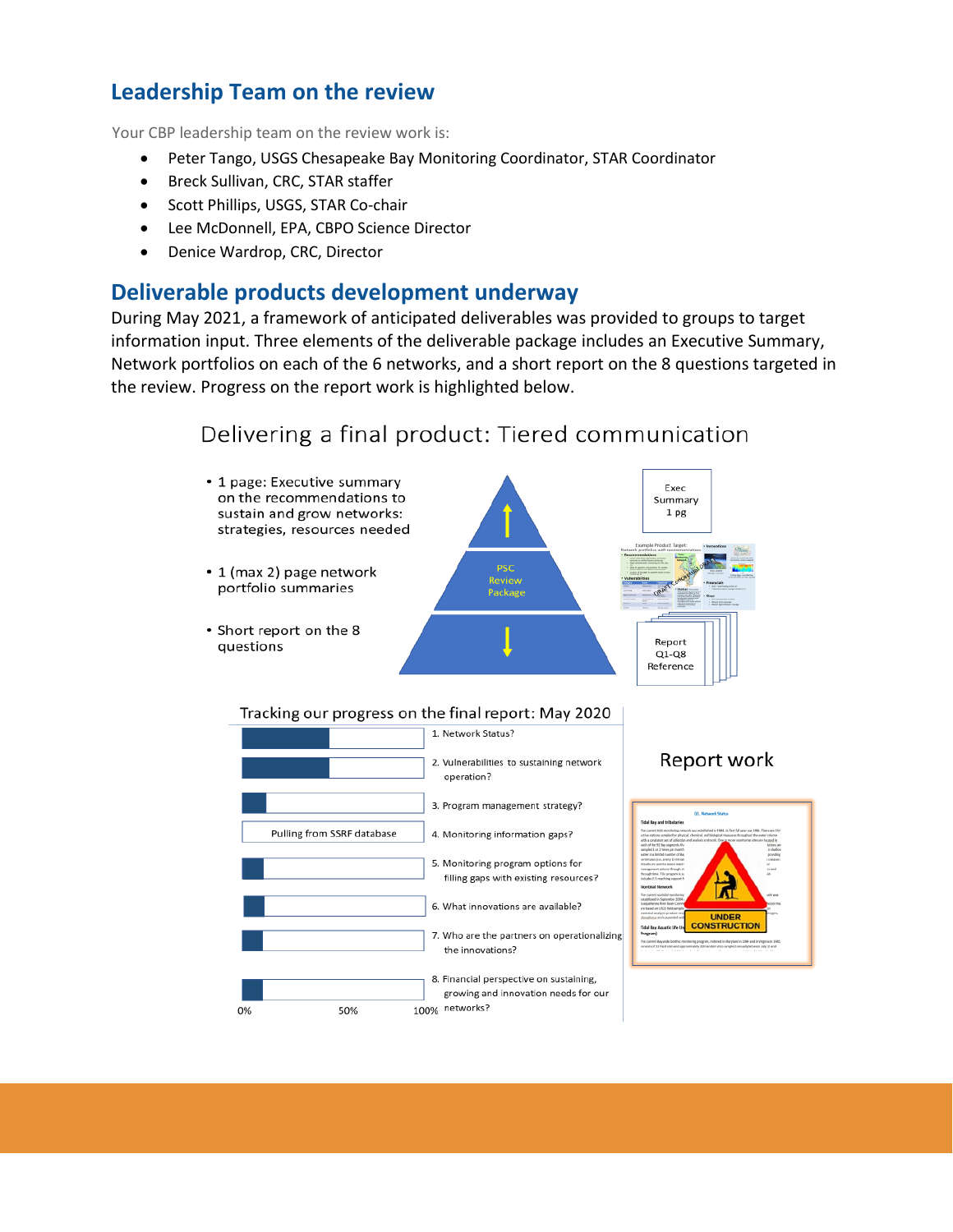## **CBP Network Teams: Update on efforts to address the PSC request**

#### **Nontidal Network Workgroup**

- **The next meeting is [June 16, 2021](https://www.chesapeakebay.net/what/event/nontidal_network_workgroup_june_2021_meeting)**. The tentative agenda for the meeting is:
	- o **PSC Review continues –** thank you for input on status, vulnerabilities, outlining general framework for our painting the generic picture on our financial outlook.
	- o **NTN operations –** How are we doing meeting sampling plans in 2021? Round robin of jurisdictions, agencies
	- o **Watershed Science:** 
		- **Follow-up thoughts on the WV filamentous algae problem?**
		- Other topic TBD
- Developing an inventory of partner support behind funding of each of 123 stations. The first round of information gathering is near complete.
- Due to level funding operations, an optimization exercise is being planned to consider prioritizing decisions for adjusting the network size on a 5-year time horizon.
- **Team homework:**
	- o Doug Moyer has partner related site distribution of the NTN to share.
	- o Dave Montali suggested we add data utility to our NTN status summary.
	- o Ken Hyer presented on NRCS monitoring directions include in our PSC review partner opportunities report section.
	- o All Provide examples of vulnerabilities to NTN table in Teams page.
	- o All Be prepared for a round robin how NTN operations are proceeding in 2021.
- Contact Breck Sullivan CRC Staffer, Peter Tango USGS

### **Bay Oxygen Research Group, BORG (4-D Water Quality Estimator Team)**

- **The next meeting is [June 17, 2021](https://www.chesapeakebay.net/what/event/bay_oxygen_research_group_june_2021_meeting)**. Meeting time was adjusted to **2PM-3PM this month**.
- The tentative agenda for the meeting is:
	- o **Stakeholder requirements** continued– what we learned so far, other considerations?
	- o **Data needs – infrastructure development** Peter Tango. We will review existing monitoring efforts and new vertical profiler deployments for consideration on how to support data needs of the water quality estimator.
	- o **Alternative interpolator methods and their considerations**  Isabella Bertani
	- o **ACTION ITEM**: Are there any methods we are excluding from consideration at this point?
- Proposed project timeline is 2 years of development of the initial tool (2021-23), and 2 years of application and education (2023-25).
- Methods underpinning the tool will be considered and reviewed in upcoming meeting discussions.
- **Team Homework:** Return in June 2021 with 1) continued input on stakeholder requirements for the new tool, and 2) any method alternatives to the approaches that have been discussed are welcome.
- Contact Breck Sullivan CRC Staffer, Rebecca Murphy UMCES, Peter Tango USGS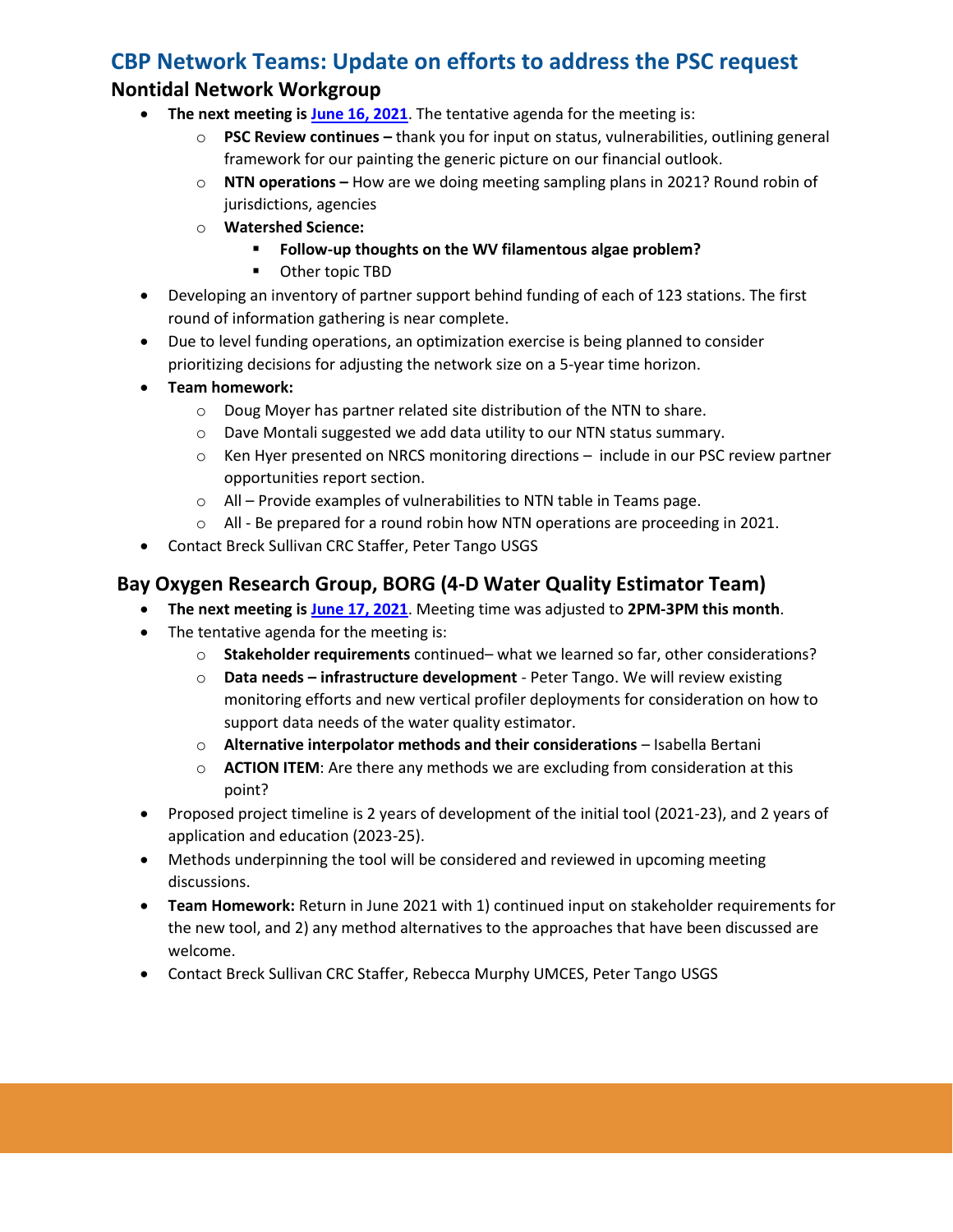#### **Hypoxia Collaborative (Vertical Profiler Network Development Team)**

- **No June meeting**. **The next full team meeting will be in July**. Dates and agenda TBD.
- At the May 2021 meeting the group provided suggestions and discussion on locations for 2 new vertical profiler deployments as follow-up from the post-April meeting survey.
	- $\circ$  Location recommendations included 1 instrument array returning to CB4.3E, a second a CB4.3W.
- Recommendations were provided on sensor distributions at 2 m intervals after 1m initial depth on the array to align data at the same depths across sample sites.
- Other profilers are being planned for deployment after 2021 by MD DNR and interest by MARACOOS.
- QA programming considerations for ConMon data collection was overviewed by Durga Ghosh USGS
- **Team Homework:** Provide examples of vulnerabilities to the network in the table on the Teams page.
- Contact Justin Shapiro CRC Staffer, Peter Tango USGS, Bruce Vogt NOAA

#### **Criteria Assessment Protocol Workgroup**

- **The next meeting is [June 18, 2021](https://www.chesapeakebay.net/what/event/criteria_assessment_protocol_workgroup_june_2021_meeting)**, 10AM-12PM
- The tentative agenda for the meeting is:
	- o **Discuss Homework #1: Tidal benthic monitoring program –**
		- What was lost for support of the Aquatic Life Use assessment when the Spring season monitoring was eliminated?
		- How strong of a recommendation can be made for restoring a Spring season IBI?
		- Generally speaking at this point how are we doing with the 5 year outlook for sustaining summer IBI programming? What resources may be needed?
	- o **Exploring SAV satellite-based assessment – recent workshop findings to consider in the future of bay assessments.** What considerations are needed for updating the protocol for using SAV cover in an assessment of our water quality standards if a method change occurred in the future?
	- o **Sampling design to support DO criteria assessment –** sampling design considerations to support the 4-D water quality estimator. Open discussion after a short presentation from Peter Tango
- Homework #2 = Prepare for discussions the next 4 months Summer reading:
	- $\circ$  On the topic of estimating light limitation via satellite assessment Approximation of diffuse [attenuation, Kd, for MODIS high-resolution bands: Remote Sensing Letters: Vol 10, No 2](https://www.tandfonline.com/doi/full/10.1080/2150704X.2018.1536301)  [\(tandfonline.com\)](https://www.tandfonline.com/doi/full/10.1080/2150704X.2018.1536301)
	- o For chlorophyll work consider [A space-time geostatistical model for probabilistic estimation of](https://www.sciencedirect.com/science/article/abs/pii/S0048969719337179?via%3Dihub)  [harmful algal bloom biomass and areal extent -](https://www.sciencedirect.com/science/article/abs/pii/S0048969719337179?via%3Dihub) ScienceDirect , and
	- o Dissolved oxygen 4D interpolation [Fusion-Based Hypoxia Estimates: Combining Geostatistical and](https://pubs.acs.org/doi/10.1021/acs.est.0c03655)  Mechanistic Models of Dissolved Oxygen Variability | Environmental Science & Technology [\(acs.org\)](https://pubs.acs.org/doi/10.1021/acs.est.0c03655)
- Contact Breck Sullivan CRC Staffer, Peter Tango USGS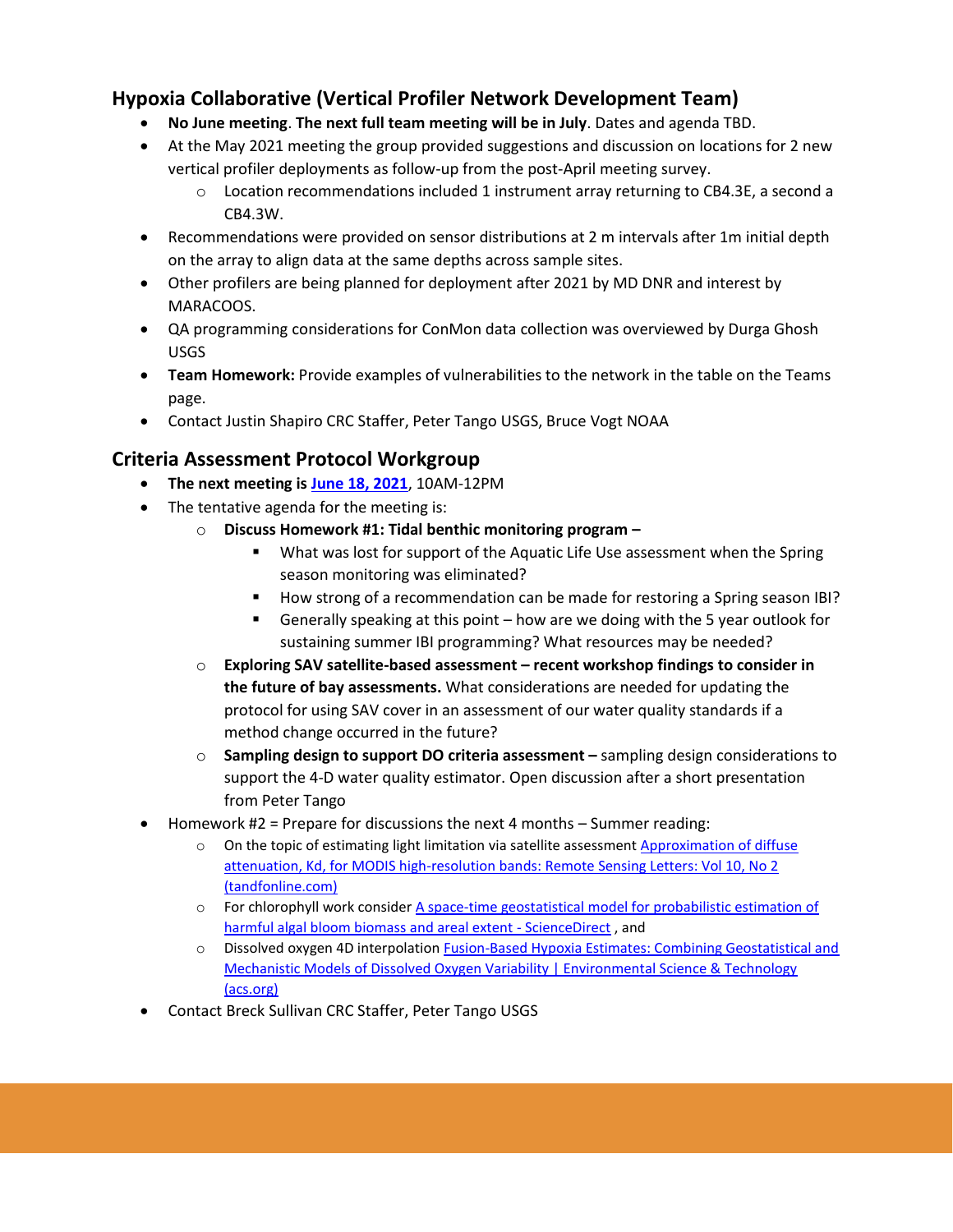### **Chesapeake Monitoring Cooperative (CMC)**

- In April 2021, the CMC successfully completed a 6-year cooperative agreement which established the foundation to create a cohesive community science monitoring network in the Chesapeake Bay region and connect these data to the Chesapeake Bay Program partnership decision-support framework.
- **In May 2021, the CMC was awarded a new 6-year cooperative agreement from EPA** to continue the integration and expand the capacity of the community monitoring network.
	- $\circ$  A kick-off meeting was held in May to review the Scope of Work on the new proposal. The scope of work will focus on working closely with STAR to identify and address gap needs identified in the SRS process and the SSRF science needs database.
	- $\circ$  The CMC is currently working with the Stream Health Workgroup and Wheeling Lab to leverage the community monitoring network to fill in benthic data gaps needed for the nontidal Chessie BIBI, and will expand this model for collaboration with other workgroups.
- The CMC's Chesapeake Data Explorer is a publicly available database housing community-based data in one centralized, easily accessible location. The database has grown to contain over 400,000 data points (in early 2021), primarily water quality and benthic macroinvertebrate data.
	- o Data from the Chesapeake Data Explorer are vetted through the CBP's Data Upload and Evaluation Tool (DUET). These data are available for download on the CBP Data Hub. CMC data uploaded for 2018-2020 are currently being used in the CBP Water Quality Standards Attainment Assessment.
- Contact: Liz Chudoba ACB, Peter Tango USGS, Breck Sullivan CRC

# **CBP Supporting Groups**

# **Note: For the most up-to-date information on meetings, minutes, and agendas, please go to the CBP calendar of events located [here](https://www.chesapeakebay.net/what/calendar) and the individual group websites.**

#### *Past Meetings:*

- **Data Integrity Workgroup (DIWG):** A presentation regarding the monitoring review, guidance DIWG can provide the effort, and approved 2021-22 STAC Workshop on advanced monitoring approaches was presented at the [April 13, 2021 meeting.](https://www.chesapeakebay.net/what/event/data_integrity_workgroup_april_2021_meeting)
- **Status and Trends Workgroup (S&TWG):** During the [June 7, 2021](https://www.chesapeakebay.net/what/event/status_and_trends_workgroup_june_2021_meeting) meeting, watershed agreement outcomes in immediate need of data to support their indicator reporting were highlighted.
	- o Wetlands, Brook trout, Black duck and Stream Health were referenced for monitoring support. While the core work on the PSC review is focused on the water quality monitoring program, a final chapter to the review documentation will identify additional monitoring program support needs across all GITs noted during the 9-month review process with the partnership.